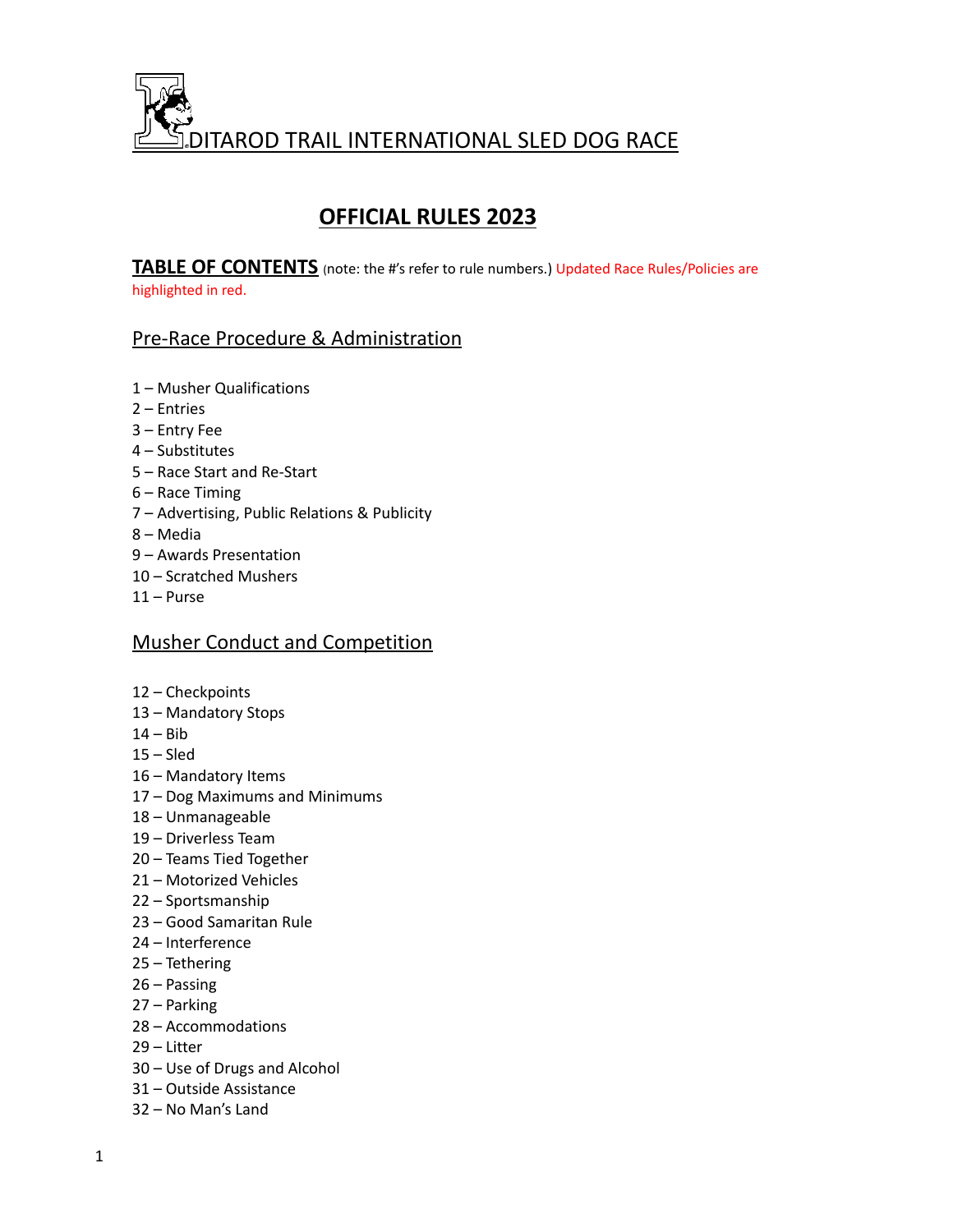- 33 One Musher per Team
- 34 Killing of Game Animals
- 35 Electronic Devices
- 36 Competitiveness

## Veterinary Issues and Dog Care

- 37 Dog Care
- 38 Equipment and Team Configuration
- 39 Drug Use
- 40 Pre Race Veterinary Exam
- 41 Jurisdiction and Care
- 42 Expired Dogs
- 43 Dog Description
- 44 Dog Tags
- 45 Return Dogs
- 46 Hauling Dogs

# Food Drops and Logistics

47 – Shipping of Food and Gear

48 – Shipping Amounts

# Officials, Penalties and Appeals

 – Race Officials – Protests – Penalties – Appeals – Personal Conduct Policy

# **OFFICIAL 2023 RULES**

**Policy Preamble --**The Iditarod Trail International Sled Dog Race shall be a race for dog mushers meeting the entry qualifications as set forth by the Board of Directors of the Iditarod Trail Committee. Recognizing the aptitude and experience necessary and the varying degrees of monetary support and residence locations of mushers, with due regard to the safety of mushers, the humane care and treatment of dogs and the orderly conduct of the race, the Trail Committee shall encourage and maintain the philosophy that the race be constructed to permit as many qualified mushers as possible who wish to enter and contest the Race to do so. The object of the race is to determine which musher and dogs can cover the race in the shortest time under their own power and without aid of others. That is determined by the nose of the first dog to cross the finish line. To that end, the Iditarod Trail Committee has established these rules and policies to govern the race.

**Policy Intent—**The intent of these rules is to ensure fair competition and the humane care of sled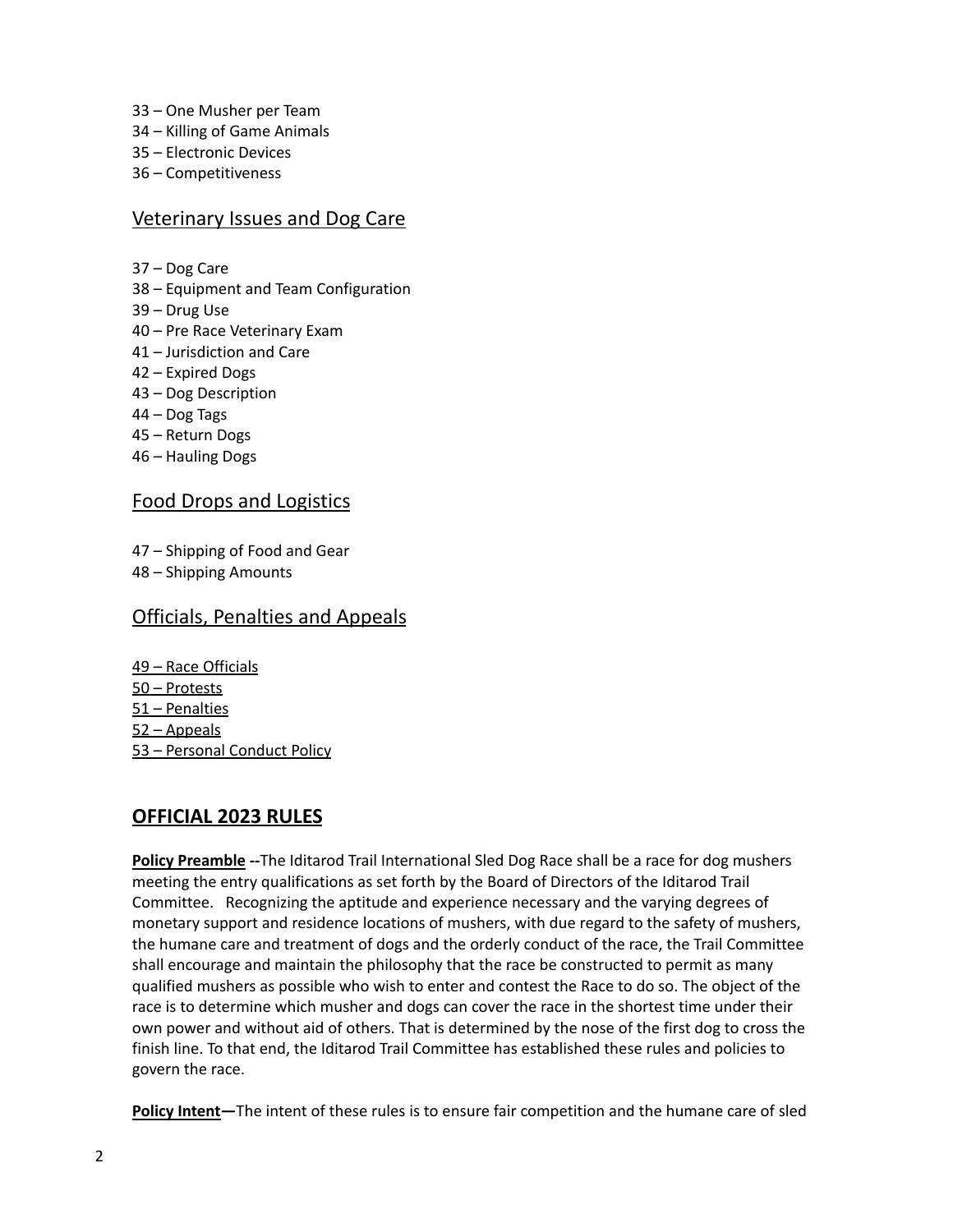dogs. The race should be won or lost by the musher and dogs on merit rather than technicalities. Race officials appointed by the ITC are responsible for interpreting and enforcing the rules in keeping with that intent.

# Pre-Race Procedures and Administrative Rules

### **Rule 1 -- Musher Qualifications**:

A musher is qualified to submit an entry to the Iditarod if:

- Any Iditarod or Yukon Quest Veteran with three or more consecutive scratches or withdrawals must re-qualify to the same standards as a rookie before entry will be accepted. This shall include completion of required finish standards in approved qualifier races within the past three years and a new musher reference. The musher may only use one Iditarod or Yukon Quest attempt counting as a qualifier race"
- he/she is 18 years of age as of the starting date of the Race;
- he/she has completed a prior Iditarod Race; or
- he/she has completed the Yukon Quest International Sled Dog Race prior to signing up for the Iditarod Race, or;
- he/she has completed two (2) 300-mile qualifiers and another approved qualifier for a total of 750 miles to be qualified. The completion requirements are that a musher must finish either within the top 75% of the field or in an elapsed time of no more than twice the time of the winner; and
- he/she during such approved qualifying races demonstrated the necessary physical and mental aptitude and preparedness, as well as the necessary wilderness and mushing skills.
- If a rookie musher completed the Iditarod as far as the Yukon River within the top 75% of the field or in an elapsed time of no more than twice the elapsed time of the lead musher at the time, he/she will be considered to have completed a 300 mile qualifier.
- Only mushers starting the Iditarod for the first time are eligible for the Rookie of the Year award.
- Mushers must exemplify the spirit and principles of the Iditarod Trail Committee as set forth in the rules, policies, bylaws and mission statement.

Proof of Qualification:

- Except for a prior Iditarod, it is the musher's responsibility to provide written proof of completion of qualifiers to the Iditarod prior to submitting an entry.
- Rookie mushers are also required to furnish a reference, on the form furnished by the ITC, at the time of submitting an entry. The reference must be from an Iditarod musher who is familiar with the rookie, must certify that the rookie has been informed about and understands the physical and mental aspects of the Iditarod, as well as the wilderness and mushing skills necessary for contesting the race. The reference must be available for candid consultation by race officials and the qualifying board.

Qualifying Review Board:

• All rookie and veteran musher's qualifications will be reviewed by a Qualifying Review Board. The board will meet within 30 days of the initial sign-up and thereafter monthly. Mushers will be notified of acceptance or rejection. The Qualifying Review Board will be composed of five (5) people recommended by the Rules Committee and appointed by the Board of Directors and the decision to accept or reject any musher will be made by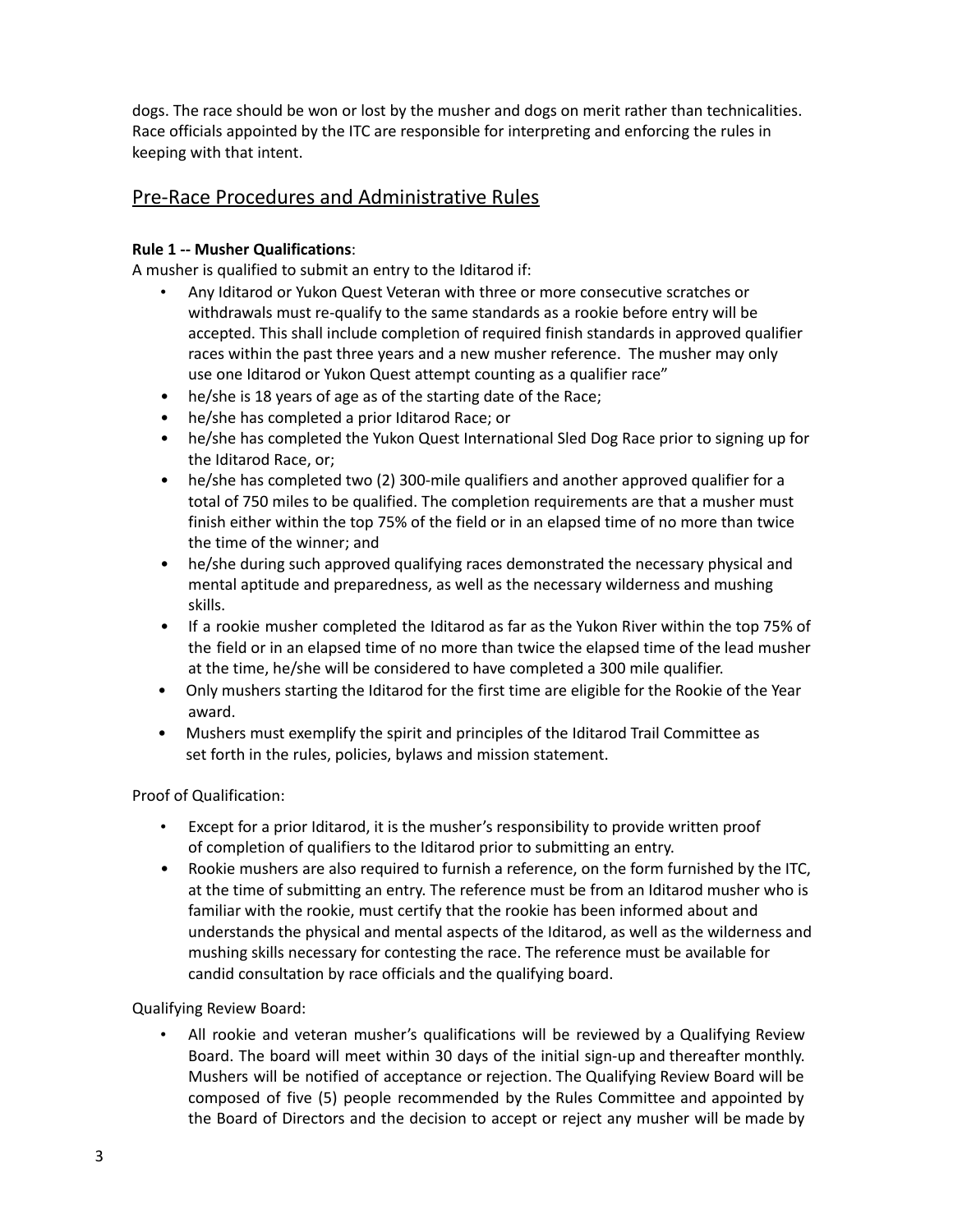the Qualifying Review Board. The decision of the Qualifying Review Board will be final and binding.

• All entries shall be considered accepted within 30 days. Within those 30 days, the QRB may decide to reject an entry, or impose additional qualification criteria. In the case of additional qualification criteria being required, mushers shall have 30 days from notification to either withdraw their entry with full refund or accept the QRB decision and proceed with regular ITC deadlines

### Standards for ITC Approved Qualifying Races

All qualification Races will be approved by the ITC based on the following criteria:

- 1. Races wishing to become approved as a qualifier must apply to Iditarod prior to August 31. As part of the application, races must state the qualification of the race organizational committee as well as what experience mushers competing in said race may gain in their preparation for Iditarod. The ITC Rules Committee shall perform an annual review of all qualifiers during its Fall meeting, no later than September 30.
- 2. Qualifying Races will have a minimum distance of a certified 150 miles.
- 3. Qualifying Races will have at least one licensed veterinarian on race courses until the last team is off the trail.
- 4. Qualifying Races will submit for each qualifying musher a completed "Musher assessment form" (Report Card) provided by the ITC to the participating Qualifying Races.

ITC Kennel Standards Agreement

• All mushers who enter the 2023 Iditarod Trail Sled Dog Race must review and certify that their kennel (or the kennel their dogs are housed) meets the ITC Kennel Standards as set out by MUSH with PRIDE in their 2019 Kennel Inspection Document.

Musher Meetings:

- Rookies must attend a rookie musher meeting the weekend of December 3, 2022, dates, time and place to be determined by the Race Marshal.
- All mushers must attend the pre-race musher meeting Thursday, March 2, 2022 starting at 9:00 a.m.
- A fine may be assessed for tardiness at either the rookie meeting or pre-race musher meeting.

Musher Draw and Starting Positions:

- All mushers qualified to race must be present at the pre-race banquet on Thursday, March 2, 2023. Each musher will personally draw his/her starting position.
- The drawing for positions will be divided into two groups. All entries received or postmarked by June 25, 2022, and have paid their entry fee and provided the required paperwork to the ITC will draw for the first starting positions. The remaining mushers, who enter in any manner after June 25,2022 will draw in the second group for starting position.

**Rule 2 -- Entries:** Entries will be accepted from June 25, 2022, until Tuesday, November 30, 2022 by the Iditarod Trail Committee (ITC), 2100 S Knik Goose Bay Road, Wasilla, Alaska 99654.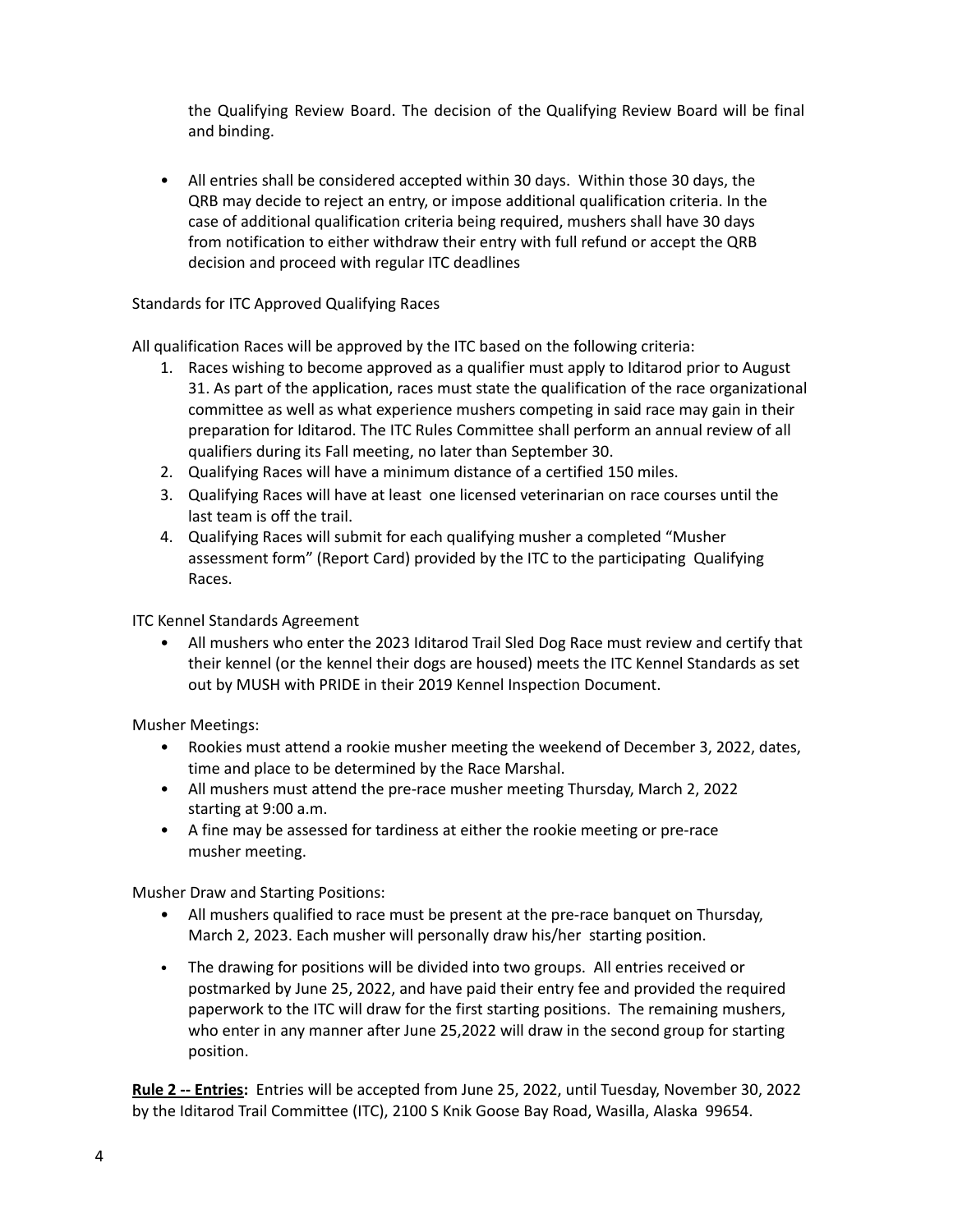Kennels entering must indicate the musher's name with their entry. A submission will not be considered complete until the entry fee is paid in full and the following paperwork is signed and turned in: the Race Application, the Participant's Release , the Nome Housing form, the Kennel Standards Agreement and the W-9 tax form. In the case of rookies, the reference and qualification materials must be received concerning the qualifying races. The Local Contact forms and the Dog Care Agreement will be turned in no later than food drop. Food drops will not be accepted until the dog care agreement and the two local contact forms are turned in.

Entries may be presented to the ITC in person by the musher, online, by fax, email or mail. An entry is complete when all outstanding fines are paid, any penalties or censures are complete, and any legal action between the musher and ITC is resolved.

The maximum number of entries for the 2023 race will be one hundred (100). Once the maximum one hundred is reached, a waiting list will be established, on a first-come, first- served basis. To qualify for the waiting list, the Race Application, the Participant's Release and the Nome housing form must be completed and turned in, and a one-hundred dollar (\$100.00) non- refundable fee paid. If an entrant withdraws from the list of one hundred entrants, the name at the top of the waiting list will be moved up to the entry list, upon receipt of the entry fee in full. The slot will be held open for no more than seven (7) days after notification, before it will be offered to the next name on the waiting list.

Entries postmarked after June 25, 2022 or submitted in any other manner after that date will be entered in the second drawing.

The ITC reserves the right to reject any entry due to entry number limitations and to reject any entry not deemed in conformance with these policies and rules or from mushers who do not exemplify the spirit and principle of the Iditarod Trail Committee as set forth in the rules, policies, bylaws and mission statement. The decision to reject any entry will be made by the Qualifying Review Board. The decision of the Qualifying Review Board will be final and binding.

No one convicted of a charge of animal abuse or neglect, as such is defined under Alaska law, may enter the Iditarod Trail Sled Dog Race.

**Rule 3 -- Entry Fee:** The entry fee of \$4,000 which includes Iditarod membership dues, is payable in US funds on or after June 25, 2022. This entry fee must be received by the ITC by close of business November 30<sup>,</sup> 2022 or postmarked by midnight November 30, 2022. Payment of the \$4,000 US constitutes the musher's intention to enter the race and acknowledges that the musher agrees to comply with these policies and rules.

Any entry received after November 30, 2022 must be accompanied by a \$4,000 non-refundable fee in addition to the \$4,000 entry fee. The qualified musher will be allowed to enter after all normal policies and procedures have been met, the normal entry fee has been received, the waiting list has been exhausted, and another musher withdraws. No musher will be allowed to sign up after February 10, 2023.

\* If you are a past champion, you have a Lifetime membership and your entry fee is \$50 less than that listed above.

Upon written request, mushers withdrawing from the race on or before 12:00 noon, October 1, 2022 will receive a full refund of their entry fee. Upon written request, mushers withdrawing after Noon on October 1, 2022 and before the close of business on November 1, 2022 will receive half of their paid entry fee. After November 1, 2022, no part of the entry fee will be refunded.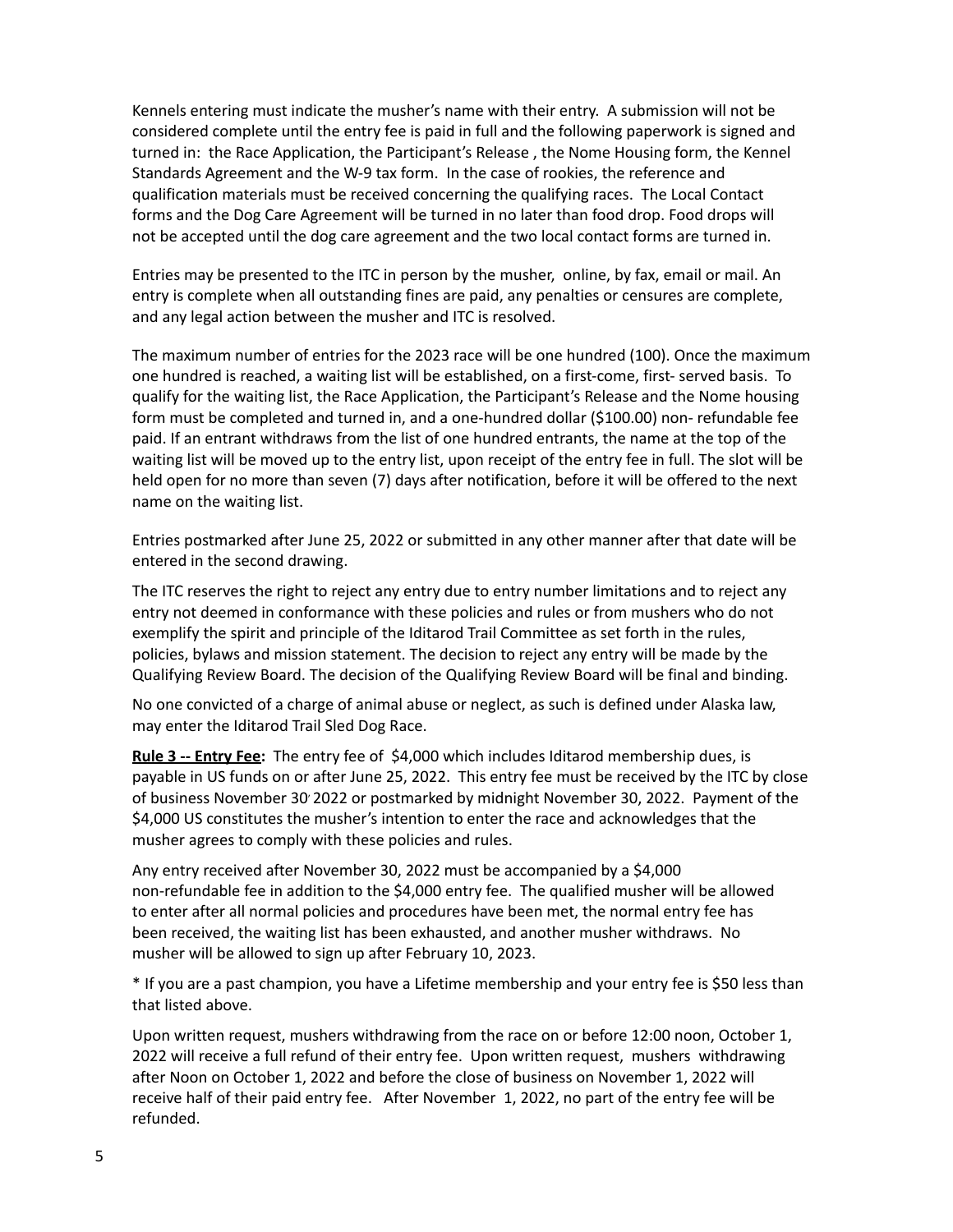Entry fees received that are not in compliance with this policy shall be refunded and the musher shall not be allowed to participate.

**Rule 4 -- Substitutes:** Substitute drivers will be allowed only in cases of emergency and only if approved by the Race Marshal prior to the re-start of the Race.

**Rule 5-- Race Start and Re-Start:** The official starting date and time for the 2023 race will be March 4, 2023, at 10:00 a.m. in Anchorage, Alaska.

The re-start will be on Sunday March 5, 2023 at 2:00 p.m. Teams will leave the re-start line in the same order as they left Anchorage on Saturday, March 4.

The race will be held as scheduled regardless of weather conditions. The course covers approximately 1000 miles of mostly arctic wilderness. The trail will be broken and marked prior to the race, but due to weather conditions there will be no guarantee of broken trail during the race. The starting place and/or re-starting place may be changed by the Race Marshal due to weather and/or trail conditions. A handler may be required at the start and/or re-start at the discretion of the Race Marshal.

**Rule 6 -- Race Timing:** For elapsed time purposes, the race will be a common start event. Each musher's total elapsed time will be calculated using 2:00 p.m., Sunday March 5, 2023, as the starting time. Teams will leave the start and the re-start in intervals of not less than two minutes, and the time differential will be adjusted during the twenty-four (24) hour mandatory layover. No time will be kept at the Saturday event.

If you missed your starting time you will leave two minutes after the musher who drew the last starting position has left. Succeeding late start teams will leave in succeeding order. Time differential for late starters will be calculated according to their scheduled starting time rather than the actual starting time. The mushers will be given their starting and re-starting intervals at the mushers' meeting

**Rule 7 -- Advertising, Public Relations & Publicity:** The Iditarod Trail Committee has the unqualified and unrestricted authority to authorize the photographing and collecting of information about the race and all participants therein, and to use such photographs and information for its use in advertising, public relations or other publicity purposes. Each musher shall sign any and all documents as may be requested by the Iditarod Trail Committee.

**Rule 8 -- Media:** Interviews and/or video graphic opportunities shall be granted to credentialed members of the media at the discretion of the individual musher prior to, during, and following the Race, utilizing the following as specific guidelines:

- Only the broadcast rights holder shall be granted live interviews and/or video graphic opportunities from two hours prior to the start of the Race and until one hour has elapsed following arrival in Nome.
- In the event that more than one camera crew is present in any checkpoint, the first opportunity for an interview shall be granted to the rights holder.
- No special arrangements for the carrying of the broadcasting and/or recording equipment of any sort may be made by any musher without the express written approval of the CEO.

A musher will use his/her best personal effort to ensure that the spirit of these guidelines is adhered to. Alleged violation(s) will be reported to the ITC Board of Directors. Flagrant or knowing violations of these guidelines shall be subject to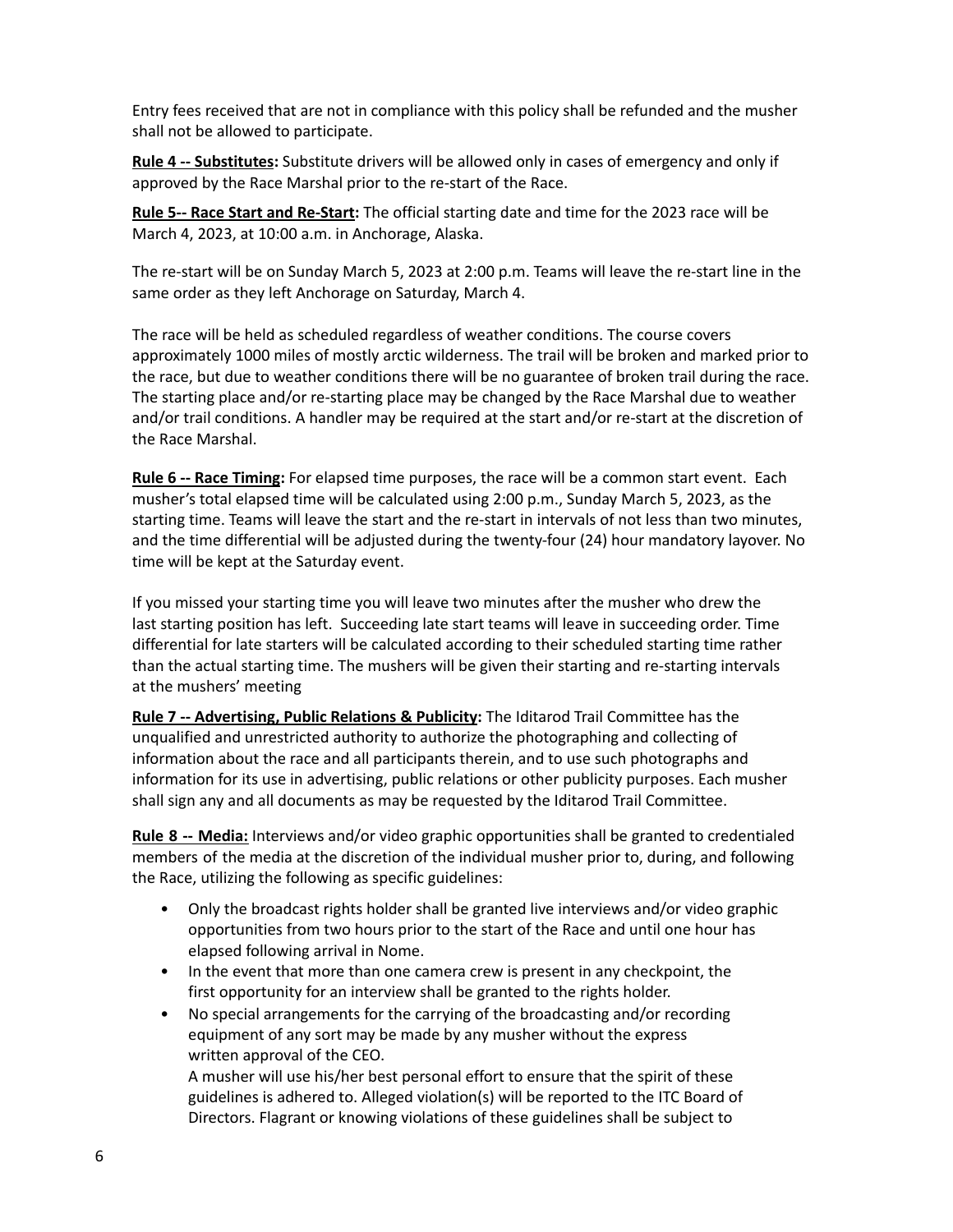penalties assessed by the ITC Board of Directors including, but not limited to, disqualification and the potential forfeiture of his or her entire purse winnings.

**Rule 9 -- Awards Presentation:** All mushers who have crossed the finish line up to two (2) hours before the awards presentation must be present and the winner must have his/her lead dog(s) present for recognition. Any musher crossing the finish line who is able to attend the awards presentation ceremony prior to its beginning, will be included in the awards presentation ceremony in the proper order. All mushers reaching the banquet before its conclusion will be introduced and given the opportunity to appear before the audience.

**Rule 10 -- Scratched Mushers:** ITC will provide transportation to either Anchorage or Nome for any musher who scratches from the race, including his or her dogs and accompanying gear. A musher must accompany the team to a destination selected by the ITC. A fine may be assessed if promotional material is not turned in.

**Rule 11 -- Purse**: The 2023 purse will be a minimum of \$500,000 with the highest percentages paid to places 1-20, and includes \$1,049.00 for places 21 through the last musher to finish the race.

### Musher Conduct and Competition

**Rule 12 -- Checkpoints:** A musher must personally sign in at each checkpoint before continuing, except at the re-start.

**Rule 13 -- Mandatory Stops:** A musher must personally sign in and out to start and complete all mandatory stops.

**Twenty Four-Hour Stop:** A musher must take one mandatory twenty-four (24) hour stop at an official checkpoint during the race. The starting differential will be adjusted during each team's twenty- four (24) hour stop. It is the musher's responsibility to remain for the entire twenty-four hour period plus starting differential. The ITC will give each musher the required time information prior to leaving the starting line.

**Eight Hour Mandatory Stops:** In addition to the mandatory twenty-four (24) hour stop, a musher must take one eight (8) hour stop on the Yukon River, including Shageluk in odd numbered years, and one eight (8) hour stop at White Mountain.

None of the mandatory stops may be combined.

**Rule 14 -- Bib:** A musher is required to wear his/her official ITC bib from the start and re-start, according to direction from the Race Marshal at the mushers' meeting, and the bib may be carried from the White Mountain checkpoint to Safety checkpoint. The musher must wear the bib in a visible fashion from Safety Checkpoint to Nome. The winner shall continue to wear the bib through the lead dog ceremony. All promotional material, except the bib, must be returned to the ITC at the finish line, or in the case of mushers who scratch, to the official accepting the musher's scratch form.

**Rule 15 -- Sled:** A musher has a choice of sled subject to the requirement that some type of sled or toboggan must be drawn. The sled or toboggan must be capable of hauling any injured or fatigued dogs under cover, plus equipment and food. Braking devices must be constructed to fit between the runners and not to extend beyond the tails of the runners. No more than three (3)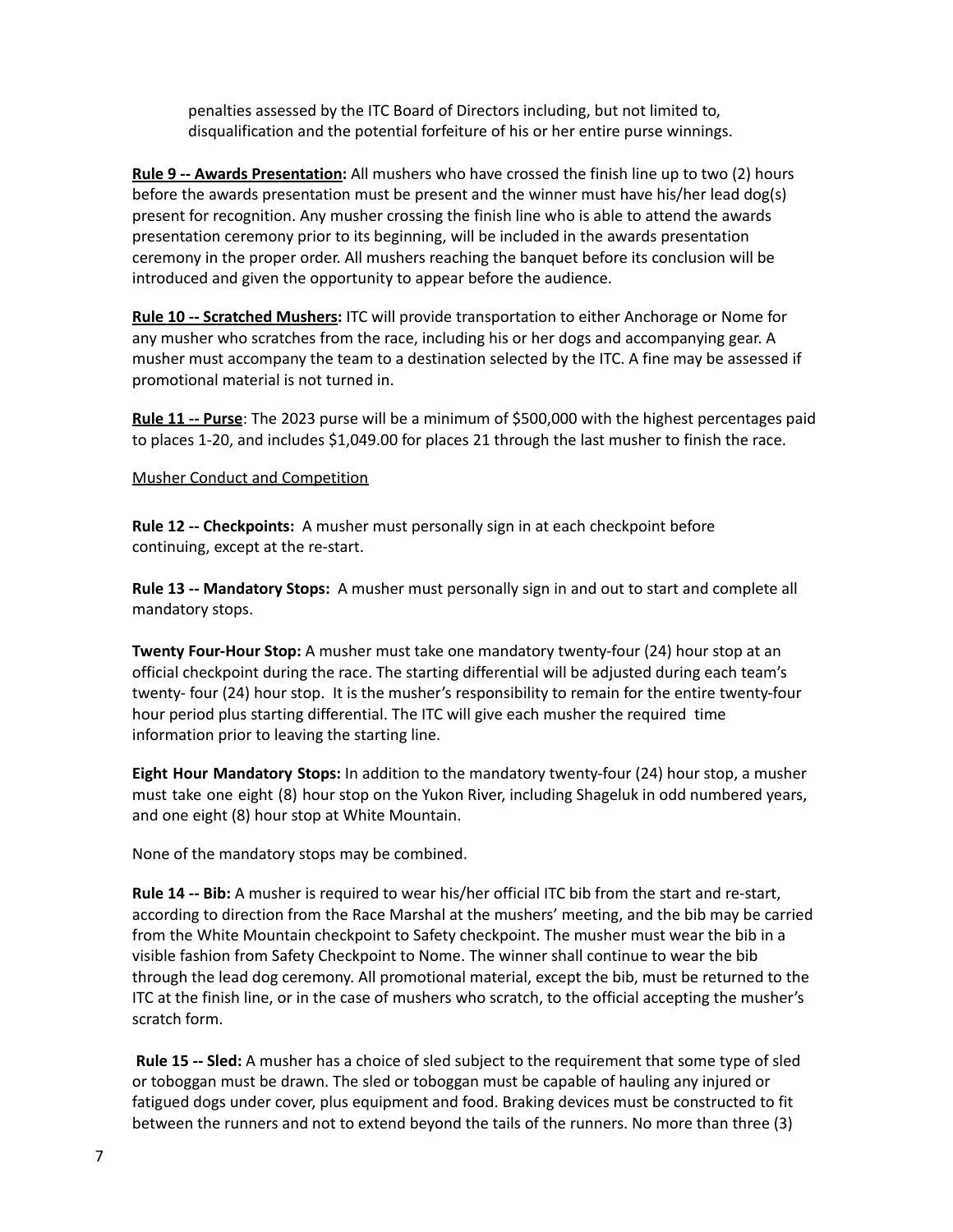sleds can be used by a musher during the race after the re-start. No more than two (2) sleds can be shipped beyond the re-start. Should a musher use another musher's sled for any reason that will be considered one (1) of the three (3) allowable sleds. These sleds may be used at the musher's discretion. Sleds or mushers may not be assisted with sails or wheels. Ski poles are allowed. No other sled exchanges are permitted except that a sled damaged beyond repair may be replaced if approved by an official. Once a sled has been left behind, it cannot be transported along the trail. It cannot be used again unless approved by the Race Marshal as a replacement for a broken sled. One trailer may be drawn and is to be considered one of the three (3) allowable sleds.

**Rule 16 -- Mandatory Items:** A musher must have with him/her the following items at all times, from the Restart until the teams finish in Nome. These mandatory items are not required during the ceremonial start:

- Proper cold weather sleeping bag weighing a minimum of 5 lbs.
- Ax, head to weigh a minimum of 1-3/4 lbs., handle to be at least 22" long.
- One operational pair of snowshoes with bindings, each snowshoe to be at least 252 square inches in size.
- Any promotional material provided by the ITC.
- Eight booties for each dog in the sled or in use.
- One operational cooker and pot capable of boiling at least three (3) gallons of water at one time.
- Veterinarian notebook, to be presented to the veterinarian at each checkpoint.
- An adequate amount of fuel to bring three (3) gallons of water to a boil.
- Functional non-chafing harness for each dog in team and a functional neckline.
- An insulated dog coat for each dog in the team that can be used while running and or resting.

When leaving a checkpoint adequate emergency dog food must be on the sled. (This will be carried in addition to what you carry for routine feeding and snacking.)

Gear will be checked at the Re-Start and during the 24 hour layover for conformity to minimum standards as set forth above. Gear may be checked at any other time during the Race at the discretion of the Race Marshal and or the Race Judges. Gear may be checked at all checkpoints except Safety.

Vet books will be signed by a veterinarian or in the absence of a veterinarian may be signed by a designated race official. The musher will also sign the vet book.

**Rule 17 -- Dog Maximums and Minimums:** The maximum number of dogs a musher may start the race with is **fourteen (14)** dogs. A musher must have at least twelve (12) dogs on the line to start the race. At least five (5) dogs must be on the towline at the finish line. No dogs may be added to a team after the re-start of the race. All dogs must be either on the towline or hauled as to Rule 46 and cannot be led behind the sled or allowed to run loose. Upon arrival at a checkpoint and as part of the check-in procedure, mushers must announce to the checker the total number of dogs in their team including dogs on the towline, inside their sled bag and any dogs carried within an enclosure not readily visible. A checker, race official or race veterinarian may request that mushers visibly produce all dogs for verification before the check is complete.

**Rule 18 -- Unmanageable Teams:** A musher may seek the aid of others to control an unmanageable team. Dogs demonstrating aggressive behavior and deemed by the Race Marshal to be a risk to other people or dogs will be withdrawn from the race.

**Rule 19 -- Driverless Team:** A team and driver must complete the entire race trail including checking in at all required locations. A driverless team or loose dog may be stopped and secured by anyone. The driver may recover his/her team either on foot, with assistance from another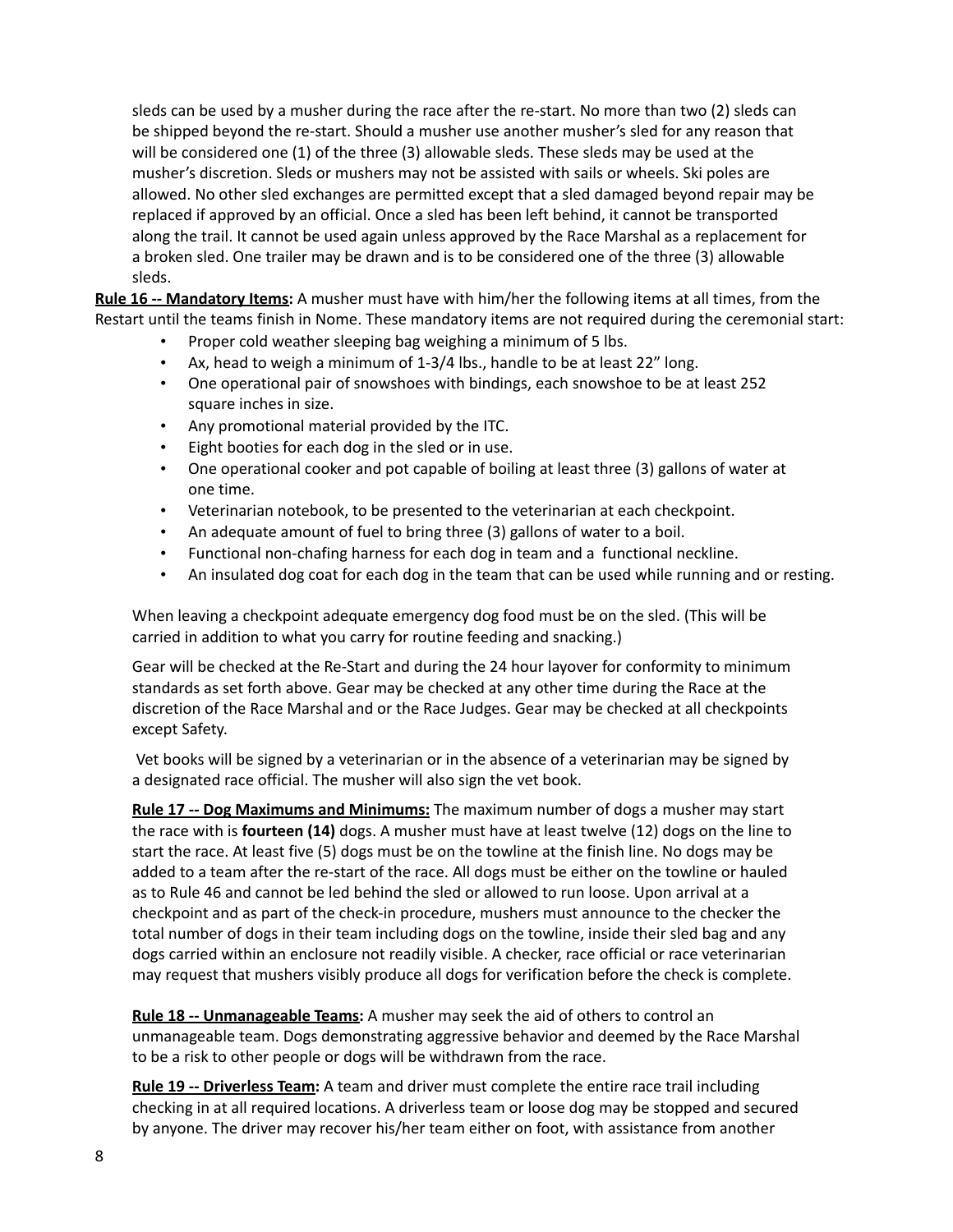musher or mechanized vehicle and continue the race. Motorized assistance must be reported to an official at the next checkpoint. If mechanized help is used and advantage has been gained, the Race Marshal may impose appropriate sanctions.

**Rule 20 -- Teams Tied Together:** Two or more teams may not be tied together except in an emergency. Any team so involved must notify officials at the next checkpoint.

**Rule 21 -- Motorized Vehicles:** A musher may not be accompanied by or accept assistance from any motorized vehicle that gives help to the musher, including aircraft and snow machines, except when recovering a loose dog or driverless team.

**Rule 22 -- Sportsmanship:** All mushers must use civil conduct and act in a sportsmanlike manner throughout the race. Abusive treatment of anyone is prohibited.

**Rule 23 -- Good Samaritan Rule:** A musher will not be penalized for aiding another musher in an emergency. Incidents must be explained to race officials at the next checkpoint.

**Rule 24 -- Interference:** A musher may not tamper with another musher's dogs, food or gear or interfere in any manner with the progress of another team.

**Rule 25** – **Tethering**: All dogs must be physically tethered at all times.

**Rule 26 -- Passing:** When one team approaches within fifty (50) feet of another team, the team behind shall have the immediate right of way upon demand. The musher ahead must stop the dogs and hold them to the best of his/her ability for a maximum of one minute or until the other team has passed, whichever occurs first. The passed team must remain behind at least fifteen (15) minutes before demanding the trail.

**Rule 27 -- Parking:** A musher must select a campsite off the race trail so that the team cannot interfere with other teams, i.e., no snacking of dogs on the trail. A musher needing to stop momentarily must not interfere with the progress of another team. Teams must be parked at checkpoints in places that do not interfere with the movements of other teams and mushers. A musher is responsible for properly securing an unattended team at all times. No parking or camping is permitted within one (1) trail mile of checkpoints

**Rule 28 -- Accommodations:** Mushers may only use officially authorized accommodations. Accommodations and or hospitality outside checkpoints must be a) open to all race participants and b) locations made notice of at the mushers' meeting prior to the start of the Race.

**Rule 29-- Litter:** No litter of any kind may be left on the trail, in camps, or in checkpoints. All material remaining in checkpoints must be left in designated areas. In localized holding area and on the trail, excessive left over dog food is considered litter. For purposes of these rules, straw is not considered litter. Straw must be removed from plastic bags before it is taken from the holding area at checkpoint.

**Rule 30 -- Use of Drugs and Alcohol:** Alcohol or drug impairment, the use of prohibited drugs by mushers, and positive results on drug or alcohol tests administered during a Race are each prohibited. Violations of this policy shall result in disqualification from a particular Race, and may result in ineligibility from participation for a specified period of time in future Races.

All mushers will be subject to drug and alcohol testing, including but not limited to urine, saliva,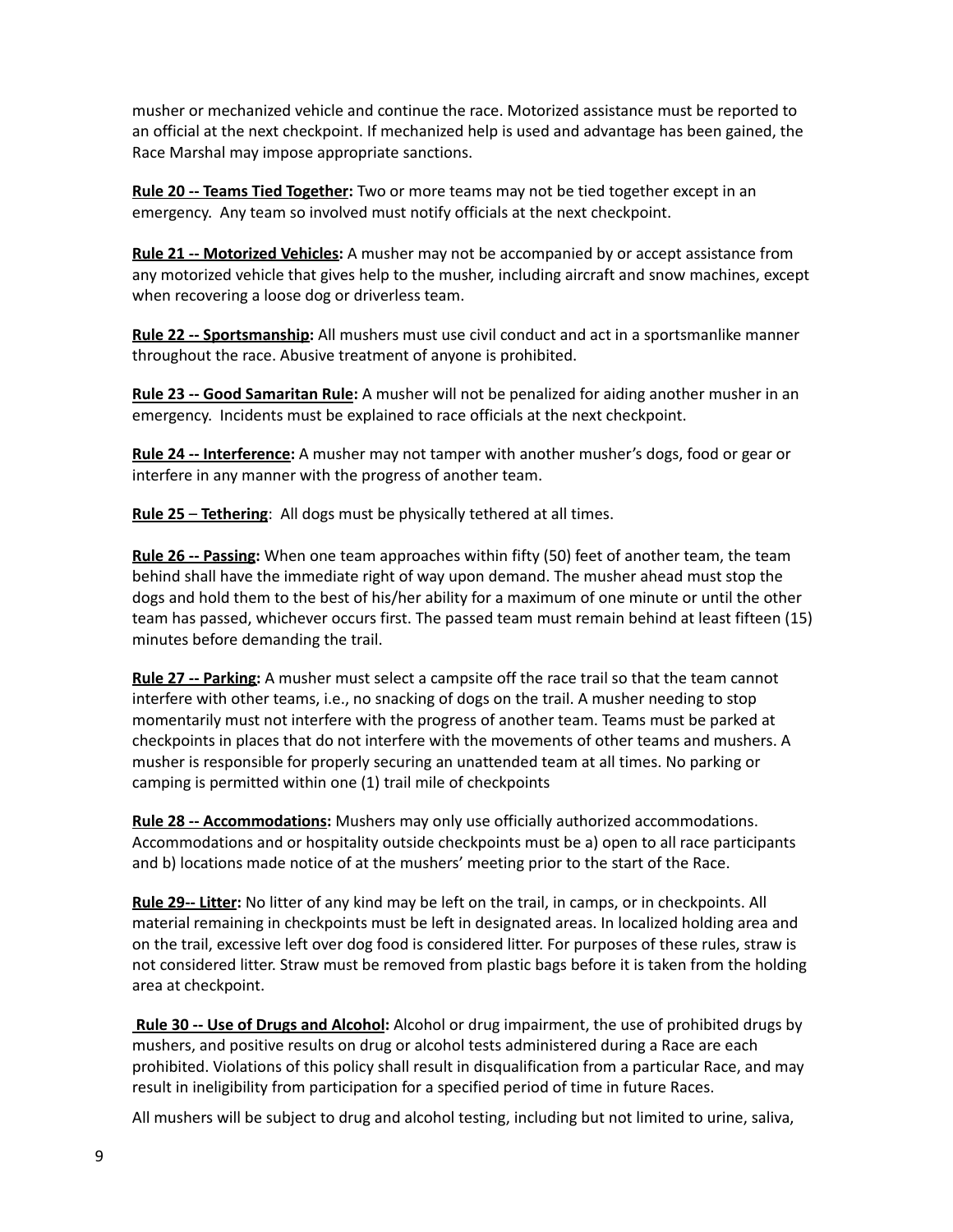breathalyzer testing, under any of the following circumstances:

- Whenever a race official reasonably suspects that the musher is under the influence of drugs or alcohol;
- On a random basis, either individually or as a group;
- A random group or all mushers on a date or dates to be determined within thirty days in advance of the start of the Race;
- The first fixed number of mushers who arrive at a stated checkpoint (for example, the first thirty mushers to arrive in White Mountain).

For purposes of this drug use policy, drugs will be defined in the Prohibited List which will be distributed annually no later than four months prior to the start of the Race. For purposes of implementing this policy, details regarding the Therapeutic Use Exemption (TUE) procedures and deadlines for the 2023 race will also be distributed no later than four months prior to the start of the Race.

To the extent practical under the unique circumstances of the Race, drug and alcohol testing will be conducted in a manner consistent with accepted industry procedures and/or U.S. Department of Health and Human Services standards. Where applicable, urine samples will be collected in accordance with the procedures described in Alaska Stat. § 23.10.630.

Urine testing for drug use will be conducted using a split sample method. If Sample A results in an adverse analytical finding, the musher will be offered the opportunity to elect to have Sample B tested at an approved laboratory. If sampling results in an adverse analytical finding, then the musher will be informed of the test results within ten days of a positive test result being communicated to ITC and a hearing will be scheduled as soon thereafter as is practical. The results of any hearing will be released publicly. Due to the nature of Saliva testing there is no split sample available or collected for re-test, and the laboratory results will be final.

Breathalyzer testing will be used to detect alcohol impairment which is defined as a .04% BAC. Discipline may be imposed immediately by the Race Marshal in the event of a finding of alcohol impairment.

Urine or saliva testing will be used to detect the use of prohibited drugs by mushers, which is defined as an adverse analytical finding to a drug test administered during the Race.

A refusal to participate in drug or alcohol testing may result in immediate withdrawal from the Race. Adulteration of a test specimen may be treated as a refusal to participate in drug or alcohol testing.

Nothing in this policy is intended to require drug or alcohol testing before a musher is sanctioned for suspected drug use or alcohol or drug impairment that is supported by other evidence. Nothing in this policy is intended to require drug or alcohol testing before a musher is sanctioned for violations of any other Rules, including those relating to dog care.

**Rule 31 -- Outside Assistance:** No planned physical help is allowed throughout the Race. All care and feeding of dogs will be done only by that team's musher. All dog maintenance and care of dog teams and gear in checkpoints will be done in the designated localized holding area. A musher relinquishing the care of his/her team to leave the checkpoint and or village without approval of the Race Marshal must withdraw from the Race. Common resources available to all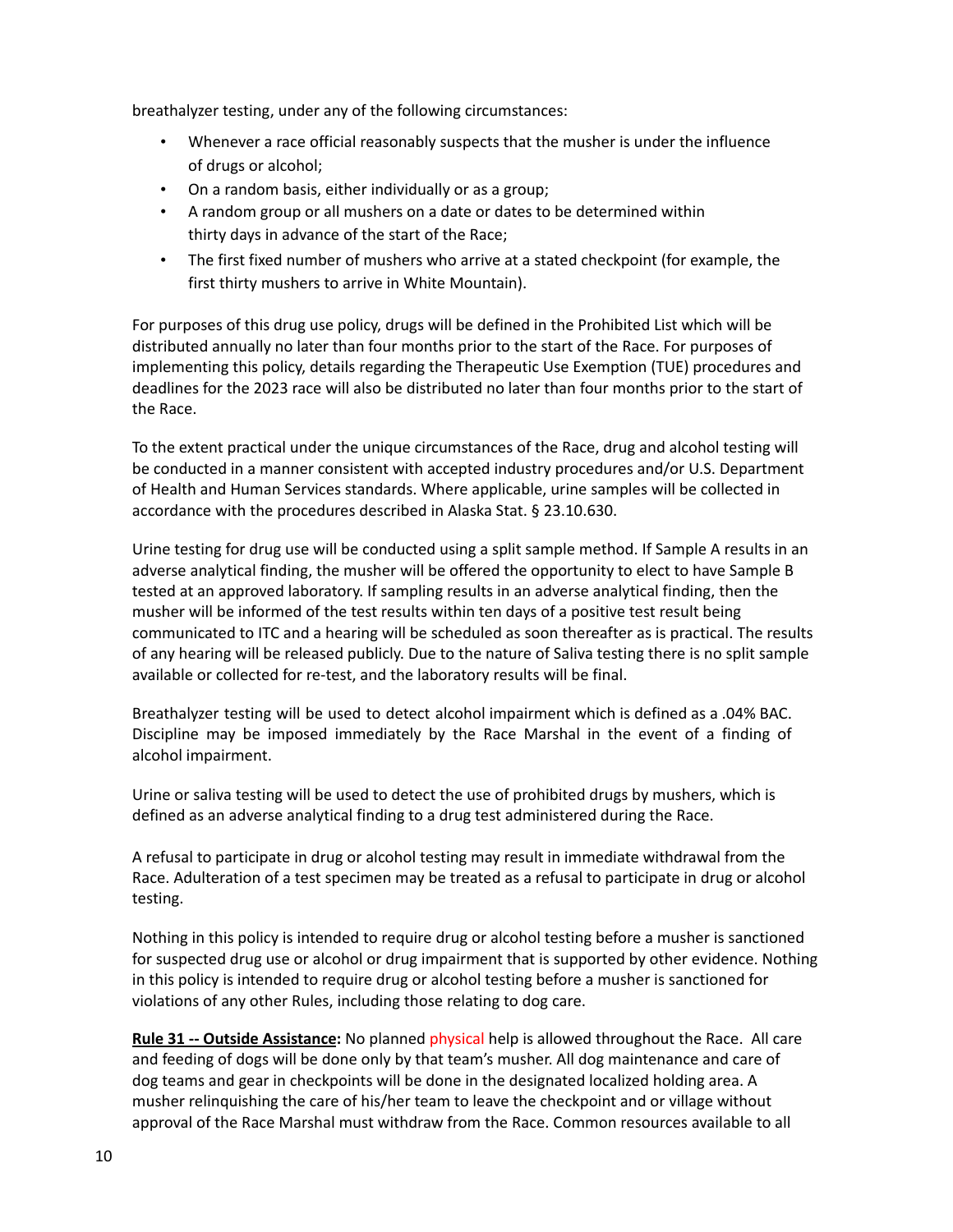mushers will not be considered outside assistance.

**Snow machine use to assist a specific musher by breaking trail or impeding the progress of a competitor by damaging the existing trail is strictly prohibited**.

**Rule 32-- No Man's Land**: No man's land is from the marker at Ft. Davis to the official finish line.

**Rule 33 -- One Musher per Team:** Only one musher will be permitted per team and that musher must complete the entire race.

**Rule 34 -- Killing of Game Animals:** In the event that an edible big game animal, i.e., moose, caribou, buffalo, is killed in defense of life or property, the musher must gut the animal and report the incident to a race official at the next checkpoint. Following teams must help gut the animal when possible. No teams may pass until the animal has been gutted and the musher killing the animal has proceeded. Any other animal killed in defense of life or property must be reported to a race official, but need not be gutted.

**35 – Electronic Devices**: A musher may carry and use any two-way communication device(s), including, but not necessarily limited to, a cell and/or satellite telephone. Use of such devices may not be used for any media purposes during the course of the race unless expressly approved in advance by ITC.

A musher may also carry an emergency locator transmitter (ELT), a Spot™, or other similar satellite tracking device. However, activation of any help or emergency signal, including accidental activation, may make a musher ineligible to continue and may result in an automatic withdrawal from the race. Use of a GPS is also permitted.

**Rule 36 -- Competitiveness:** A team may be withdrawn that is out of the competition and is not in a position to make a valid effort to compete. The Race Marshal may consider, but is not limited to, weather, trail conditions and the overall pace of the Race when invoking this rule. A musher whose conduct, constitutes an unreasonable risk of harm to him/her, dogs or other persons may also be withdrawn.

### Veterinary Issues and Dog Care Rules

### **Rule 37 -- Dog Care:**

- Dogs must be maintained in good condition. All water and food must be ingested voluntarily.
- Dogs may not be brought into shelters except for race veterinarians' medical examination or treatment. Dogs must be returned outside as soon as such examination or treatment is completed unless the dog is returned from the race.
- There will be no cruel or inhumane treatment of dogs. Cruel or inhumane treatment involves any action or inaction, which causes preventable pain or suffering to a dog.
- If a returned dog is in critical condition or a life threatening condition, the musher maybe held up to eight (8) hours for investigation.

**Rule 38 -- Equipment and Team Configuration:** Equipment and team configurations deemed unsafe by race officials are prohibited. A team may have no more than two (2) dogs abreast.

**Rule 39 -- Drug Use:** A brief overview of canine drug use and canine drug testing is included in these Official Rules 2023. The Canine Drug Testing Manual 2023 has been developed to serve as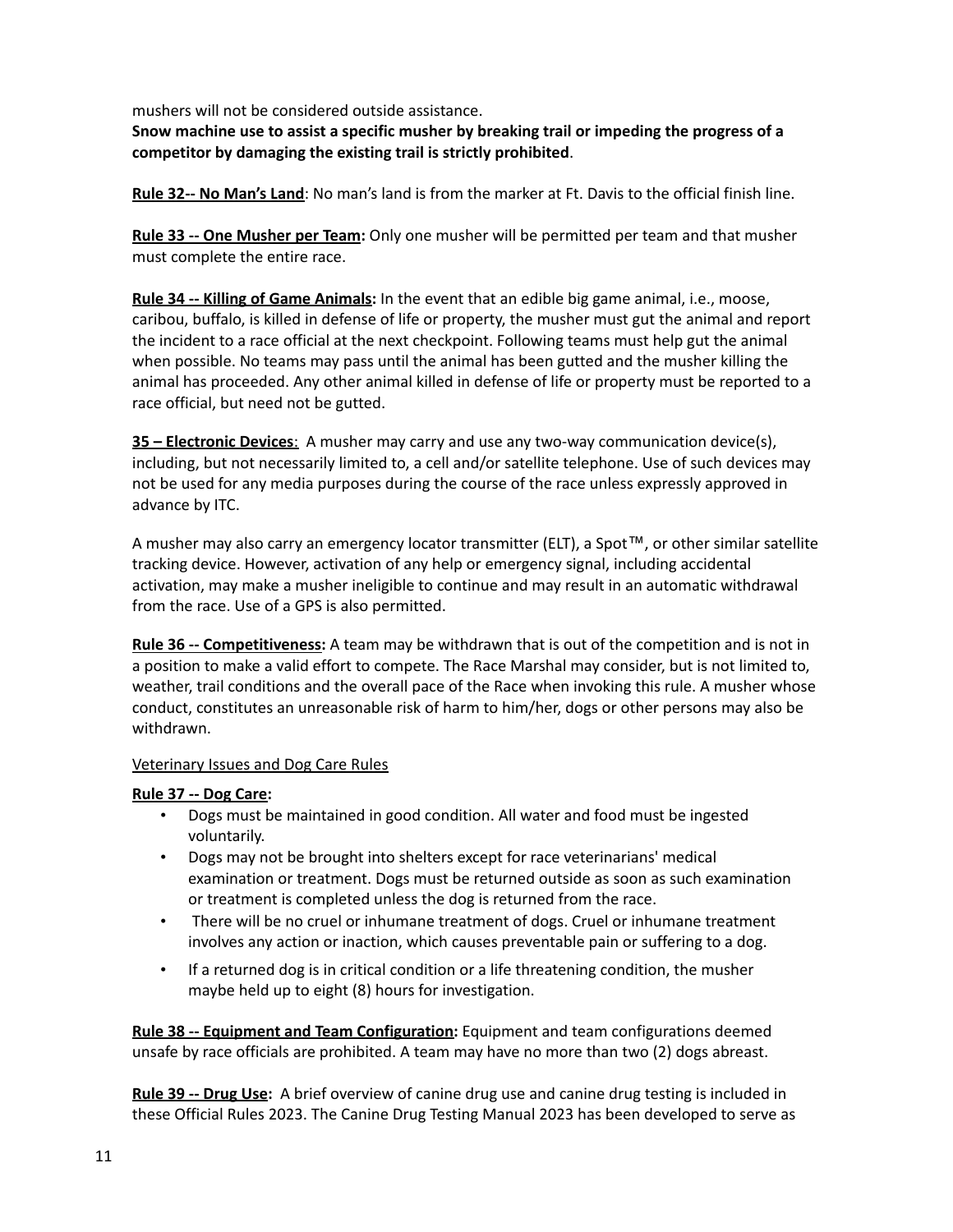a support document for Rule 39. Detailed discussions of topics relevant to Rule 39 are included in that manual, including the science of drug testing, definitions of terminology related to drug testing, specifically permitted medications, classification of prohibited substances, a comprehensive list of prohibited substances, the process for determining a violation, the appeals process and potential penalties. Mushers are required to review Rule 39 and the Canine Drug Testing Manual 2023 in preparation for Iditarod 2023. A copy of the Drug Testing Manual 2023 may be obtained through the ITC.

No oral or topical drug which may suppress the signs of illness or injury may be used on a dog. No injectable may be used in dogs participating in the Race. No other drugs or other artificial means may be used to drive a dog or cause a dog to perform or attempt to perform beyond its natural ability.

Megesterol acetate (Ovaban) is permitted for use as an estrus suppressant. Newer products may become available that are approved for use in the USA, and may be allowed by the Chief Veterinarian" Race veterinarians may utilize any of the listed drugs or other prohibited drugs necessary to maintain a dog's health, however, such dogs will be withdrawn from the race.

Drug Testing:

- Dogs are subject to the collection of urine or blood samples, at the discretion of the testing veterinarian, at any point from the pre-race examination to four (4) hours after the team's finish. The musher or a designee will remain with the dogs. All results will be sealed and signed for before the tests are considered complete.
- A musher must assist the veterinarian in collecting samples whenever requested. If blood or urine testing of a dog reveals any of the prohibitive drugs in the dog, this rule has been violated regardless of when such drugs were administered to the dog. Blood, urine and other test results will be made available to the musher upon request.
- Mushers are cautioned to ensure that food, meat, snacks and veterinary supplies do not contain prohibited drugs.
- Mushers will be held strictly liable for all positive tests for prohibited drugs and procedures of dogs in their team for purposes of application of and sanctions administered pursuant to this Rule 39 unless they can establish, to the satisfaction of a review panel comprised of the Race Marshal, the Chief Veterinarian and three independent professionals appointed by the Board President, by clear and convincing evidence that the positive tests resulted from causes completely beyond their control.
- The clear and convincing evidence may include polygraph testing offered by the musher or required by the ITC, as well as other types of evidence. The costs of any polygraph evidence shall be borne by the party offering or requiring it. In all cases, the polygraph testing must be conducted by a facility approved by the ITC.
- Any musher who is found to be responsible, either directly or indirectly, for tampering with another musher's dogs, foods, snacks or supplies, or tampering in any other manner, which effects the results of drug testing results of another musher's dogs will be subject to discipline of disqualification and/or a ban from the Race.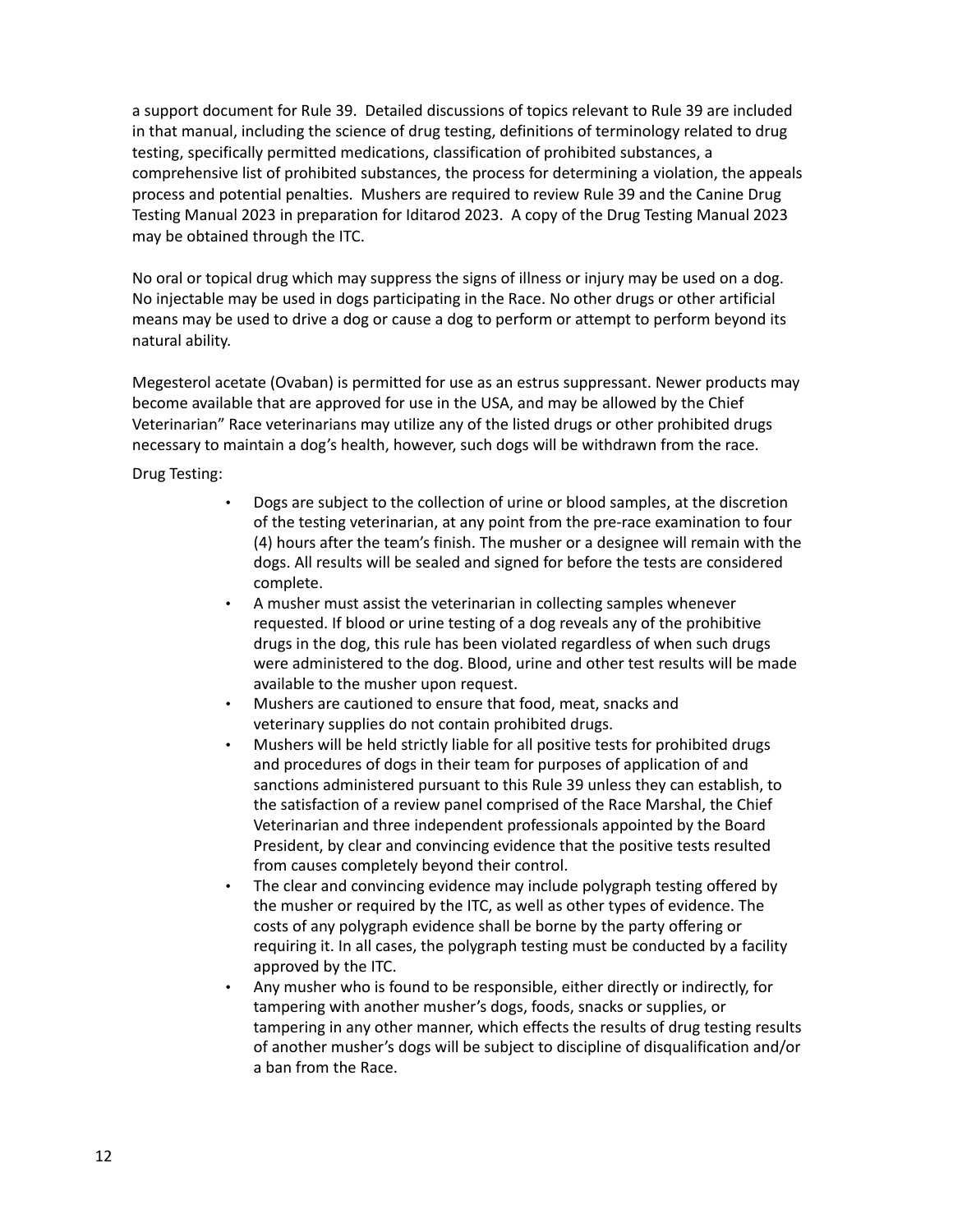**Rule 40 -- Pre-Race Veterinary Exam:** Veterinary paperwork, including Pre-Race Exam forms (one for each dog with proof of vaccination), Dog Microchip Identification Sheet (maximum 20), Verification of Deworming Form and the Veterinarian Signature Form (the letter from the Chief Veterinarian addressing the veterinarian who performs the physical exams which must be signed along with each Pre-Race Exam Form), has to be delivered to ITC Headquarters by the deadline of 5:00 P.M. on Wednesday, March 1, 2023. Non-compliance will result in a fine. **No photos of paperwork will be accepted.**

Mushers must initiate conversation regarding scheduling of appointments for blood tests and ECGs (EKGs) on first come first served basis, beginning at 8:00 AM on Thursday December 1, 2022 and must be done no later than Tuesday, December 20, 2022. Non-compliance will result in a fine.

The Chief Veterinarian will have the authority to deny entry to any dog if, after consultation with a veterinary cardiologist or internist (when available), it is the professional opinion of the Chief Veterinarian that the dog has an abnormality which may predispose it to a significant risk of injury or death.

A musher must have the team physicals performed by the veterinary staff at ITC Headquarters on Wednesday, March 1, or by another veterinarian with a current license in good standing, on or after Saturday, February 18, 2023. The following conditions will prohibit a dog from participating: seizures (epilepsy), syncope (fainting) and/or pregnancy.

A musher is permitted to have a maximum of 24 dogs screened (microchips, EKG's and blood work) in preparation for Iditarod 2023. All 24 dogs must be screened at the original appointment date. There will be no additional screening after that time. From these, a musher may select a maximum of 20 dogs for listing on the Dog Microchip Identification Sheet, which must be submitted to ITC Headquarters by the previously stated deadline of 5:00 p.m. on Wednesday March 1, 2023. To be listed on the Microchip Identification Sheet, dogs must have had pre-race screening by Iditarod personnel, including a documented microchip implant number, an ECG (EKG) recording and blood work. In addition, each must have had a pre-race physical exam to be eligible to race. The musher may select his/her dogs for the start from any dogs listed on a Dog Microchip Identification Sheet. Dogs for the re-start may be selected from any dogs listed on a Dog Microchip Identification Sheet and not run in another team on Saturday. The maximum number of dogs permitted at the start will be determined by the Race Marshal. A maximum of **14** dogs may be selected for the re-start. Once a dog has run in a team, that dog cannot be switched to another team.

### All dogs entered in the race must have current

Distemper/Hepatitis/Lepto/Parvo/Parainfluenza (DHLPP), Rabies and injectable, nasal or oral Bordetella vaccinations. Proof of these vaccinations, except for Rabies, must come from a veterinarian or certified lay vaccinator, or if administered by the musher, records must include the type of vaccine, proof of purchase (i.e., receipt) and date of vaccination, in writing.

The Distemper/Hepatitis/Lepto/Parvo/Parainfluenza vaccine must have been given between April 1, 2022 and March 1, 2023.

The Bordetella (intra-nasal, oral or injectable) vaccine must have been given between October 4, 2022 and March 1, 2023.

Proof of Rabies vaccination must come from a licensed veterinarian or certified lay vaccinator.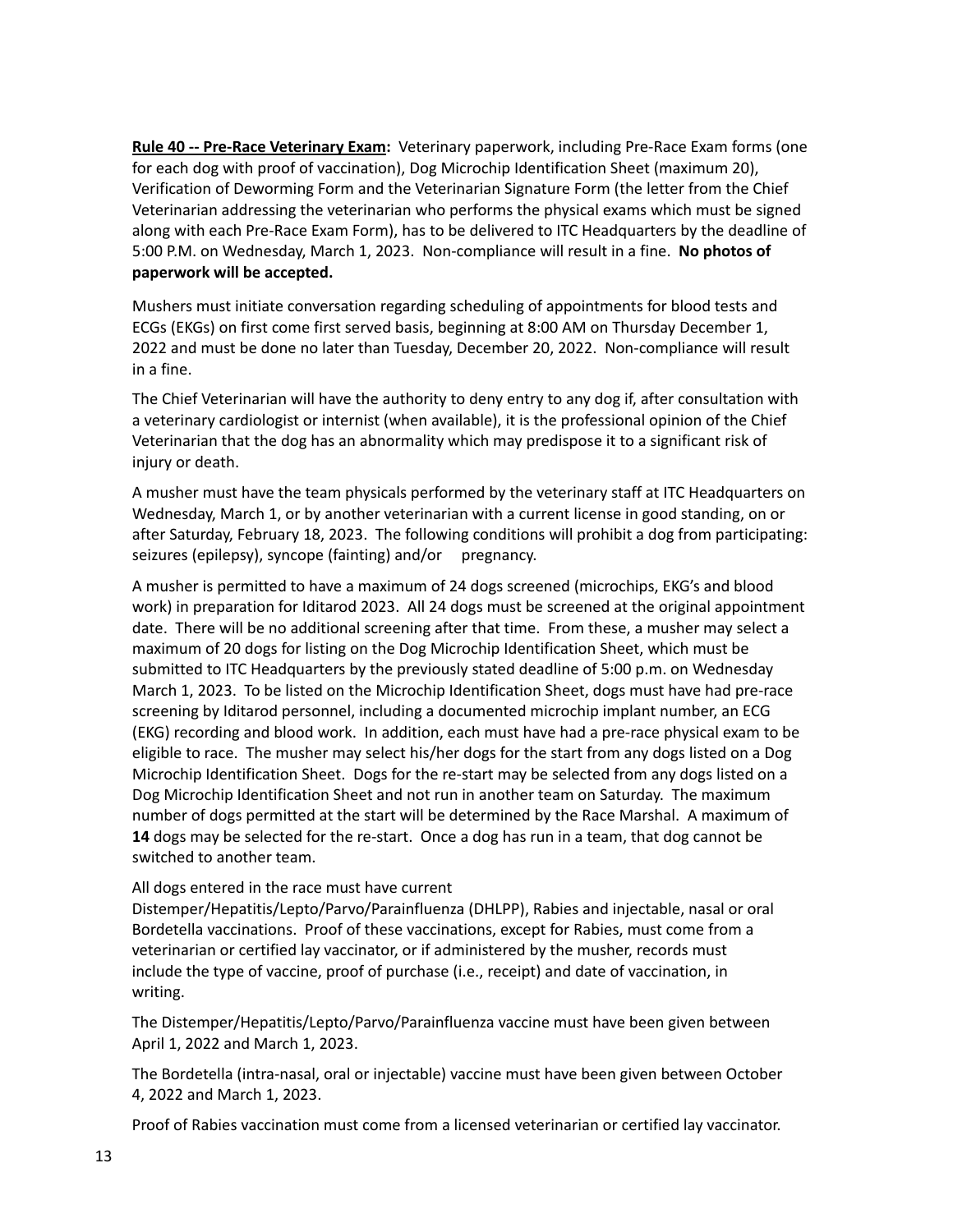Rabies vaccines must be given no later than March 1, 2023 and must be current through April 1, 2023, according to Alaska State regulations.

All teams must be de-wormed for Echinoccocus multilocularis with a medication approved by the ITC on or after Wednesday, February 22, 2023. Mushers should be prepared to pay for this medication if it is not made available through the ITC.

For those mushers who have volunteered and signed consent forms, ITC will be allowed to collect samples and gather data from returned dogs and dogs that have completed the race, in the effort to gather information to improve dog care.

**Rule 41 -- Jurisdiction and Care:** All dogs entered in the race are under the jurisdiction of the Race Marshal from the time they enter the staging area at the start until 72 hours after they have been released by the ITC veterinarians or 48 hours after the final musher finishes. The Chief Veterinarian shall have the authority to determine in his or her exclusive discretion whether any dogs require veterinary care and to select the provider, including treatment by medical specialists and or 24-hour care facilities, prior to an animal's release. In such case, financial responsibility shall be borne by the musher. If the financial responsibility is not satisfied within 30 days of the banquet, finishing status will be withdrawn until satisfied. In addition, the Chief Veterinarian will have immediate access to medical records and updated status reports of all returned dogs for up to 72 hours after their release. In the event that a death occurs within the 72-hour period following release, an ITC representative will participate in a necropsy of that animal.

**Any issues of concern regarding musher dog care will be reviewed within 30 days of the race's conclusion by a Dog Care Panel, consisting of three independent investigators, with consultation from the Race Marshal, Chief Veterinarian and any other professional experts deemed necessary by that panel. The ITC Board of Directors will establish the Dog Care Panel prior to the race start.**

Race rules regarding MUSHER CONDUCT and VETERINARY ISSUES & DOG CARE shall be in effect for each individual team from the Anchorage start until a team that scratches, is withdrawn or is disqualified and is clear of the trail, crosses the finish line, completes required canine drug testing and/or departs from the Nome Dog Lot, depending on which of the above represents the last contact with ITC Race Officials and/or staff members. Such Rules that define a time period to which they apply may continue beyond a teams' last contact with ITC Race Officials and/or staff members.

**Rule 42 -- Expired Dog**: The Iditarod holds firmly that no dog should suffer harm or death in connection to the race. However, it is understood that, in rare circumstances, dog harm or death can occur through no fault of the musher. Our policy is therefore, that:

any dog death that occurs during the conduct of the race will result in immediate (a) voluntary scratch by the musher with right of assistance under Rule 10 or (b) withdrawal with right of assistance under Rule 51 (such withdrawal does not imply any deliberate misconduct or violation as set forth in Rule 51), unless the death was caused, as determined by the Race Marshal, to be due to the inherent risks of wilderness travel (example, moose encounter), nature of trail, or force beyond the control of the musher (these causes are all referred to as an "Unpreventable Hazard").

Any dog that expires on the trail must be covered and taken by the musher to a checkpoint. The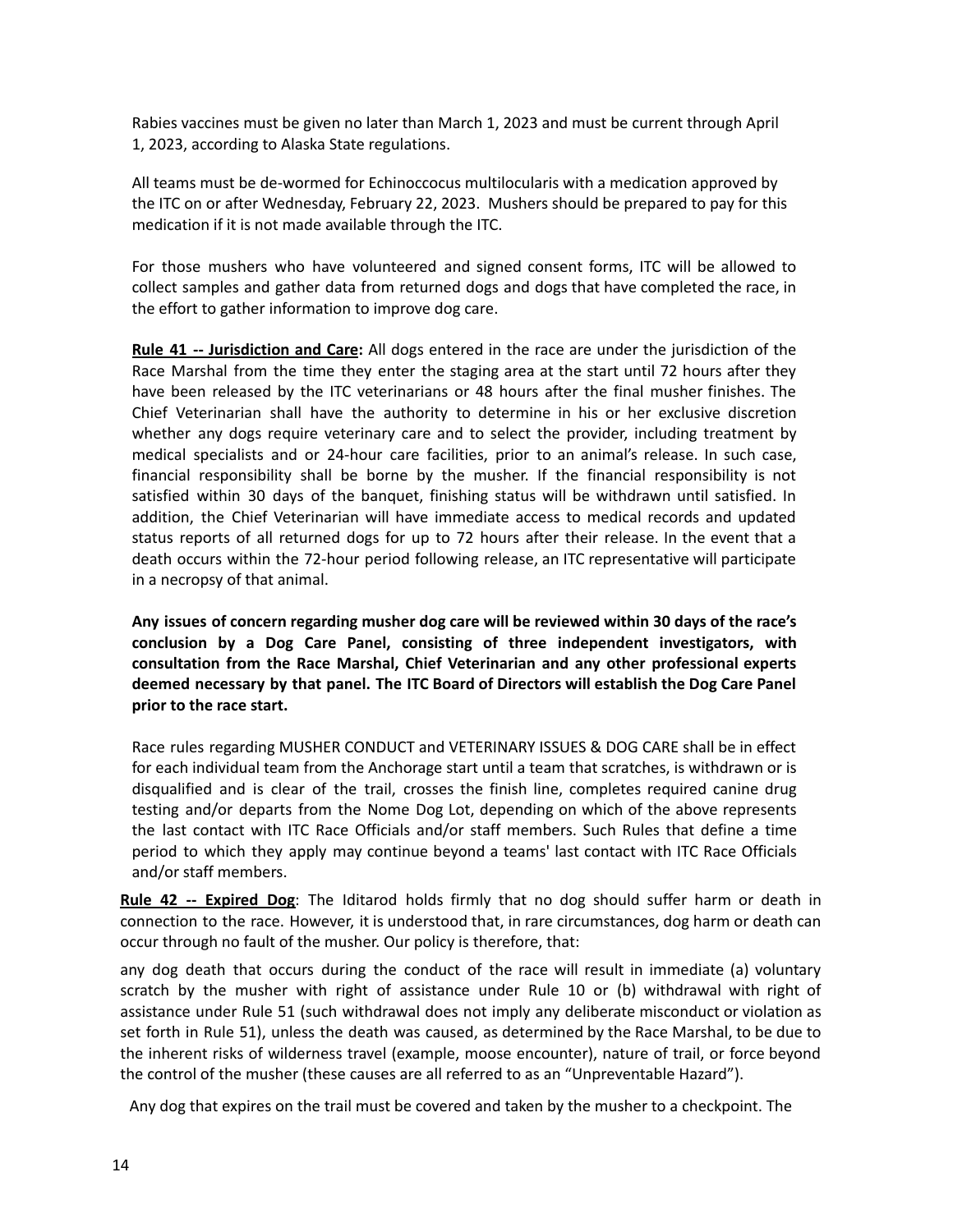musher may transport the dog to either the checkpoint just passed, or the upcoming checkpoint. An expired dog report must be completed by the musher and presented to a race official along with the dog. **At this time the musher shall scratch or be withdrawn from the race, except in the case of an Unpreventable Hazard.**

All dog deaths will be treated as a priority, with every effort being made to determine the cause of death in a thorough and reliable manner.

- The Chief Veterinarian will cause a necropsy to be carried out by a board certified veterinary pathologist at the earliest opportunity and shall make every attempt to determine the cause of death.
- If a board certified veterinary pathologist is not available to perform the necropsy within the time frame to preserve the tissues appropriately, (as determined by the Race Marshal), the gross necropsy and tissue collection will be performed by a trail veterinarian following the guidelines in the Musher and Veterinary Handbook.
- These tissues will then be examined by a board certified pathologist. A musher will remain at the initial reporting checkpoint for up to, but no longer than, eight hours to commence the investigation. If the Race Marshal determines that the dog death is due to an Unpreventable Hazard, the musher will be allowed to continue the race immediately upon this determination being made. This waiting period is not to be used as a punishment of the musher. If a determination of an Unpreventable Hazard is made, a musher can then continue the race, but **he/she** must remain available for future communication to assist in the investigation. The musher and or his/her representative have the option to be present during the trail evaluation and necropsy.
- All dog deaths will be reviewed within 30 days of the race's conclusion by a Dog Care Panel, consisting of three independent investigators, with consultation from the Race Marshal, Chief Veterinarian and any other professional experts deemed necessary by that panel. The musher involved will also be consulted and allowed to present input to the Dog Care Panel. The Dog Care Panel shall issue a report to the ITC Board discussing its conclusions on the cause of the dog death in order to gain insights that may help shape future race rules or protocols to achieve zero dog deaths. The Dog Care Panel shall also make a determination in its report on whether disqualification is warranted under the standards set forth below.
- The ITC Board of Directors will establish the Dog Care Panel prior to the race start.

Dog deaths resulting in disqualification, as determined by the Dog Care Panel, are:

- Due to musher neglect, cruel, inhumane and/or abusive treatment.
	- Cause of death is heat stress, hyperthermia or hypothermia.
	- A musher will be disqualified if he/she had been advised in writing by a race veterinarian or judge to drop the dog at a previous checkpoint, but opted not to do so, unless the cause of death is clearly unrelated to this written recommendation.

It is the policy of the ITC to report a dog death to the public in a timely fashion. The ITC will accomplish this by:

• The Race Marshal shall immediately issue a press release to members of the media identifying the dog's death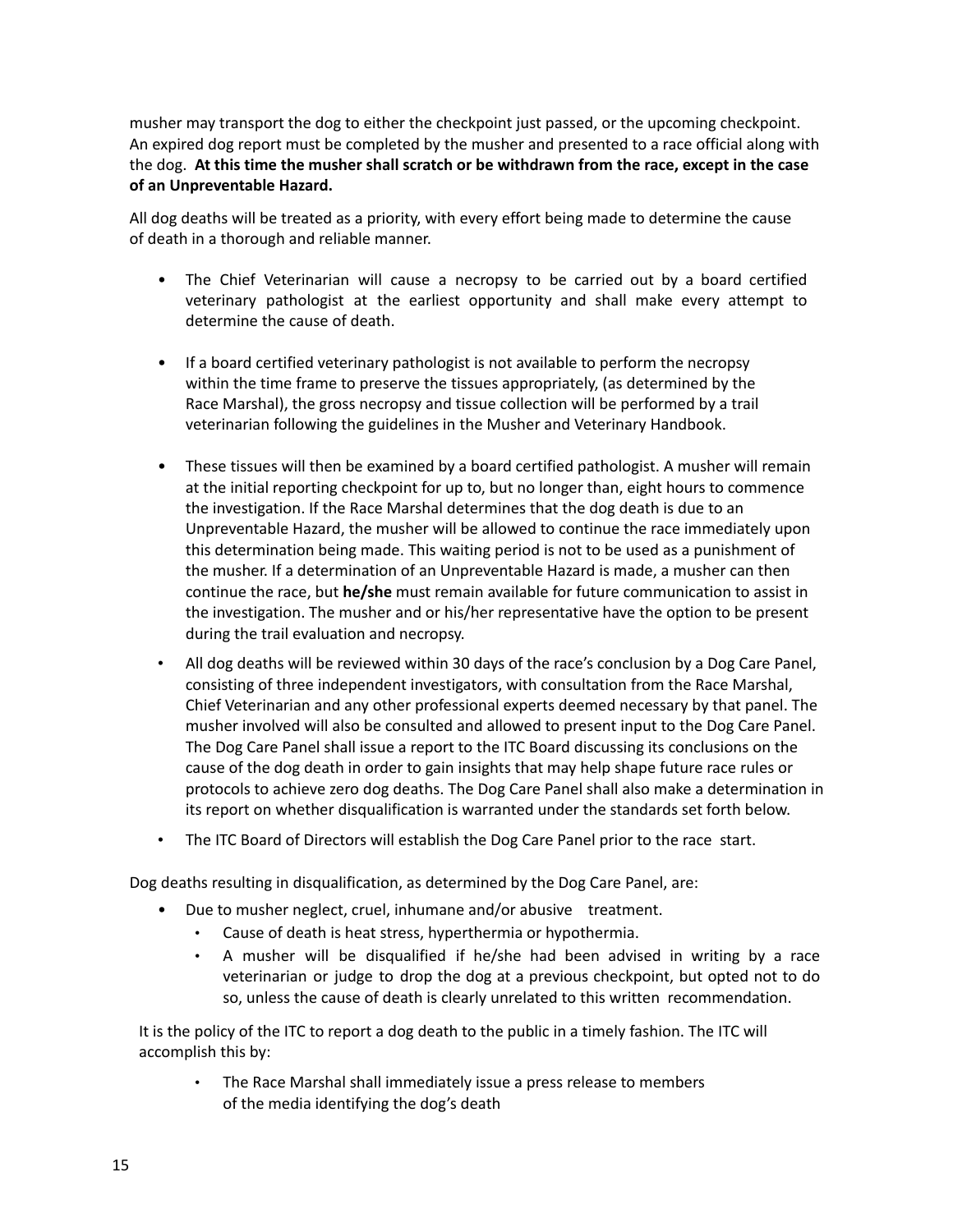• Immediately following the gross necropsy, the Race Marshal will notify the musher of the results and will issue a press release containing the findings and the circumstances of the death.

**Rule 43 -- Dog Description:** Only dogs suitable for arctic travel will be permitted to enter the race. Suitability will be determined by race officials.

**Rule 44 -- Dog Tags:** The ITC will provide drivers with dog tags at the mushers' banquet. All dogs must wear tags and the tag numbers must correspond with the dog name and tag numbers written in the vet book. Only current tags are permitted.

**Rule 45 -- Returned Dogs:** All dogs that are returned from the Race must be left at a designated checkpoint with a completed and signed returned dog form. Any returned dog must be left with four (4) pounds of dog food.

• Before returning a dog, mushers must remove all gear (harness, booties, leggings, etc.) except for the dog collar. Dogs may be left with dog coats, but the coats will be removed for dog transit and will become property of Iditarod with no guarantee of return to the musher.

Returned dogs may be moved from the originating checkpoint to the closest dog collection area at Anchorage, McGrath, Unalakleet or Nome. Dogs may be shipped from the collection areas to a location designated by the musher at the musher's expense.

- Dogs returned in Anchorage, Nome and the re-start are the musher's responsibility.
- Dogs returned at ALL OTHER CHECKPOINTS will be transported by the ITC.

Dogs left unclaimed at Eagle River Correctional Center after four days after their arrival will incur boarding charges at the current rate, payable by the musher.

**Rule 46 -- Hauling Dogs:** Dogs must be hauled in a secure, protected, and humane manner. The musher may not allow any of their dogs to be hauled by another team.

### Food Drops and Logistics

**Rule 47 -- Shipping of Food and Gear:** A musher must comply with shipping directions provided by the ITC. Each container must be clearly marked with name and destination and must weigh no more than 50 pounds. No boxes of any kind may be used as the primary container. No straw, charcoal, fuel or other combustible material, or hazardous materials may be shipped through ITC food drops. AA and AAA lithium batteries only may only be shipped in the original packaging as supplied by the manufacturer. No cookers, plastic buckets, coolers or dog dishes may be shipped except with any sled that is shipped. Used items may be removed from checkpoints with dropped sleds, by return mail or through the ITC.

Perishable food must be delivered to the ITC in a frozen state.

All mandatory food must be sent through Iditarod food drops. The ITC will provide and ship straw and fuel for the teams to the checkpoints. Additional food and gear may be shipped prior to the start but must be shipped to the checker. Gear or food drops damaged or lost may be replaced upon approval of the Race Marshal or designee.

Food drop payment must be received by the ITC at time of delivery.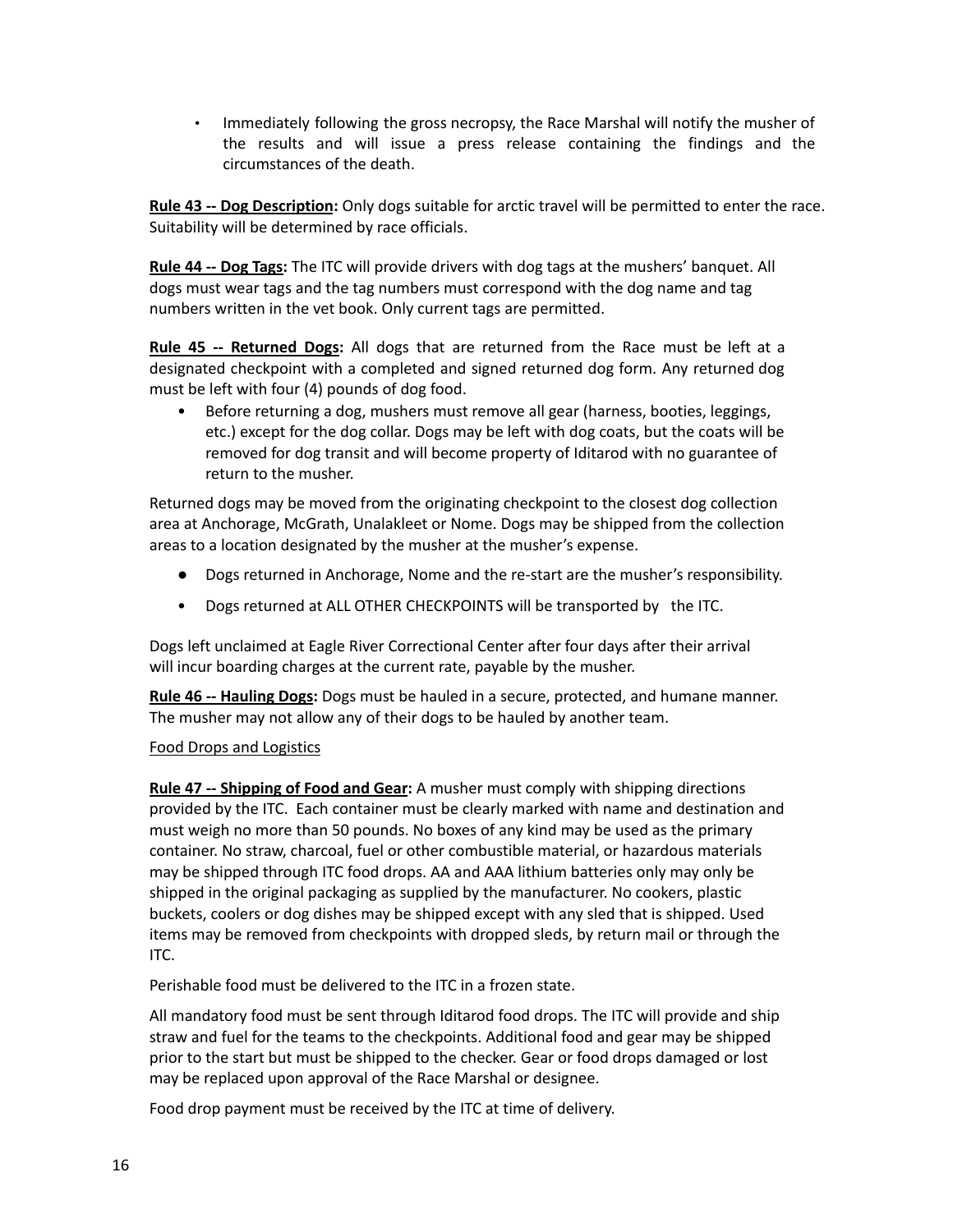A musher's personal gear, equipment and supplies may not be transported along the trail by mechanized means without the consent of the Race Marshal.

Dog food left behind and dog food from scratched, withdrawn and disqualified mushers becomes the property of the ITC and may be used at the discretion of race officials. No dog food may be shipped back in return bags.

**Rule 48 – Shipping Amounts**: An adequate amount of food is required to be shipped to the following checkpoints (minimum of 50 pounds combined weight of food (not including ice) and gear.

| Skwentna          | Ophir    | Unalakleet     |
|-------------------|----------|----------------|
| <b>Rainy Pass</b> | Iditarod | Shaktoolik     |
| Rohn              | Shageluk | Koyuk          |
| Nikolai           | Anvik    | Elim           |
| McGrath           | Grayling | White Mountain |
| Takotna           | Kaltag   | Safety         |
|                   |          | <b>Nome</b>    |

Food and/or gear will not be shipped to the checkpoints of Yentna and

Finger Lake. The Safety checkpoint is optional for shipment of gear and/or

food.

Officials, Penalties, Personal Conduct, and Appeals

**Rule 49 -- Race Officials:** The Race Marshal and judges are responsible for the enforcement of all ITC policies and race rules. Race officials shall consult with the Chief Veterinarian on all matters relating to dog care and treatment.

**Rule 50 -- Protests:** A musher may protest any action of a competitor or race official that he/she feels is contrary to the intent of these rules. To be recognized as a legitimate protest, any action observed by a musher must be presented in writing at the next checkpoint and in no case more than twenty-four (24) hours after a musher finishes the race.

**Rule 51-- Penalties:** Policy and rule infractions may result in issuance of warnings, monetary penalties, time penalties, censure, withdrawals or disqualification.

• Within 48 hours, race officials will make every effort to make a competitor aware of a rule infraction and the penalty assessed. Warnings may be issued by any official for first time or minor violations.

• Monetary penalties will be imposed when determined by race officials a rule infraction has occurred and a competitive advantage has not been gained. Monetary penalties may be imposed up to \$2,500 per violation. Such penalties may be deducted from prize money. A musher with unpaid fines may not enter future Iditarod races until such fines are paid.

• Time penalties will be imposed when determined by race officials a rule infraction has occurred and a competitive advantage has been gained. Time penalties require a majority decision of a three-member panel of race officials appointed by the Race Marshal. Time penalties may be imposed up to a maximum of eight (8) hours per infraction and will be added